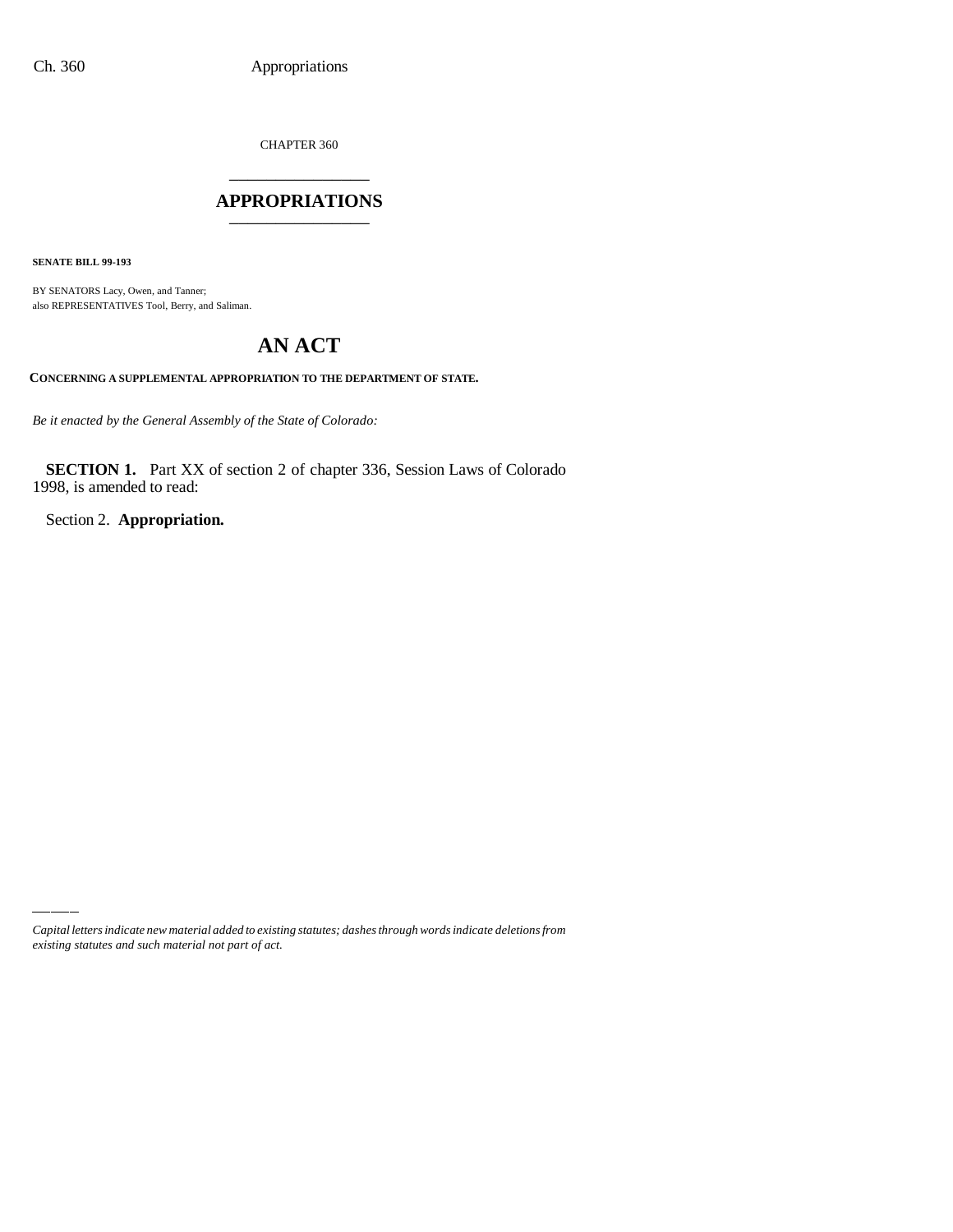## Ch. 360 Appropriations

|                 |              | APPROPRIATION FROM |                |              |               |                |
|-----------------|--------------|--------------------|----------------|--------------|---------------|----------------|
|                 |              |                    | <b>GENERAL</b> |              | <b>CASH</b>   |                |
| ITEM &          |              | <b>GENERAL</b>     | <b>FUND</b>    | CASH         | <b>FUNDS</b>  | <b>FEDERAL</b> |
| <b>SUBTOTAL</b> | <b>TOTAL</b> | <b>FUND</b>        | <b>EXEMPT</b>  | <b>FUNDS</b> | <b>EXEMPT</b> | <b>FUNDS</b>   |
|                 |              |                    |                |              |               |                |

**PART XX DEPARTMENT OF STATE**

#### **(1) ADMINISTRATION**

| 2.526.917         |  |
|-------------------|--|
| $(71.0$ FTE)      |  |
| 139,706           |  |
| 4.632             |  |
|                   |  |
| 148,668           |  |
| 2,700             |  |
| 377,586           |  |
|                   |  |
| 94.537            |  |
|                   |  |
| <del>77.891</del> |  |
| 77,468            |  |
|                   |  |
| 2,000             |  |
|                   |  |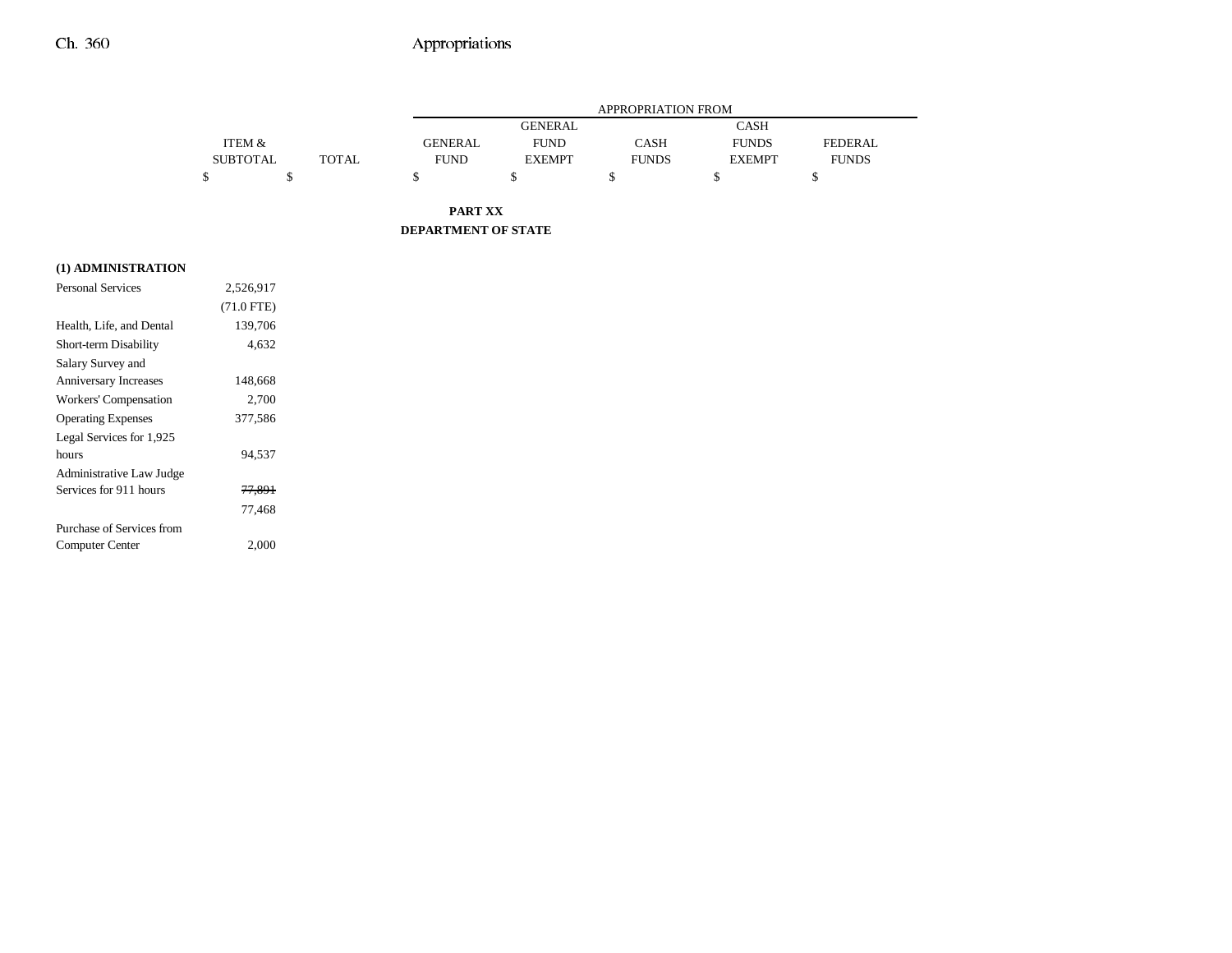| Payment to Risk                 |           |           |                        |
|---------------------------------|-----------|-----------|------------------------|
| Management and Property         |           |           |                        |
| Funds                           | 9,200     |           |                        |
|                                 | 7,600     |           |                        |
| <b>Vehicle Lease Payments</b>   | 2,904     |           |                        |
| <b>Leased Space</b>             | 383,943   |           |                        |
| <b>Indirect Cost Assessment</b> | 138,533   |           |                        |
|                                 | 175,333   |           |                        |
| Discretionary Fund              | $5,000^a$ |           |                        |
|                                 |           | 3,914,217 | 3,914,217              |
|                                 |           | 3,948,994 | 3,948,994 <sup>b</sup> |

<sup>a</sup> For purposes of complying with the limitation on state fiscal year spending imposed by Article X, Section 20 of the State Constitution these moneys are included for informational purposes as they are continuously appropriated by a permanent statute or constitutional provision.

b This amount shall be from fees, taxes and all other sources of revenue collected by the Department.

#### **(2) SPECIAL PURPOSE**

| <b>Bilingual Translation</b> | 5,000        |  |
|------------------------------|--------------|--|
| County Clerk Candidate       |              |  |
| Reimbursement                | 3,000        |  |
| Computer System $207$        | 1,723,958    |  |
|                              | $(15.0$ FTE) |  |
| Implementation of            |              |  |
| National Voter               |              |  |
| <b>Registration Act</b>      | 121.643      |  |
|                              | $(1.0$ FTE)  |  |
| Initiative and Referendum    | 500,000      |  |
|                              |              |  |

Ch. 360 Appropriations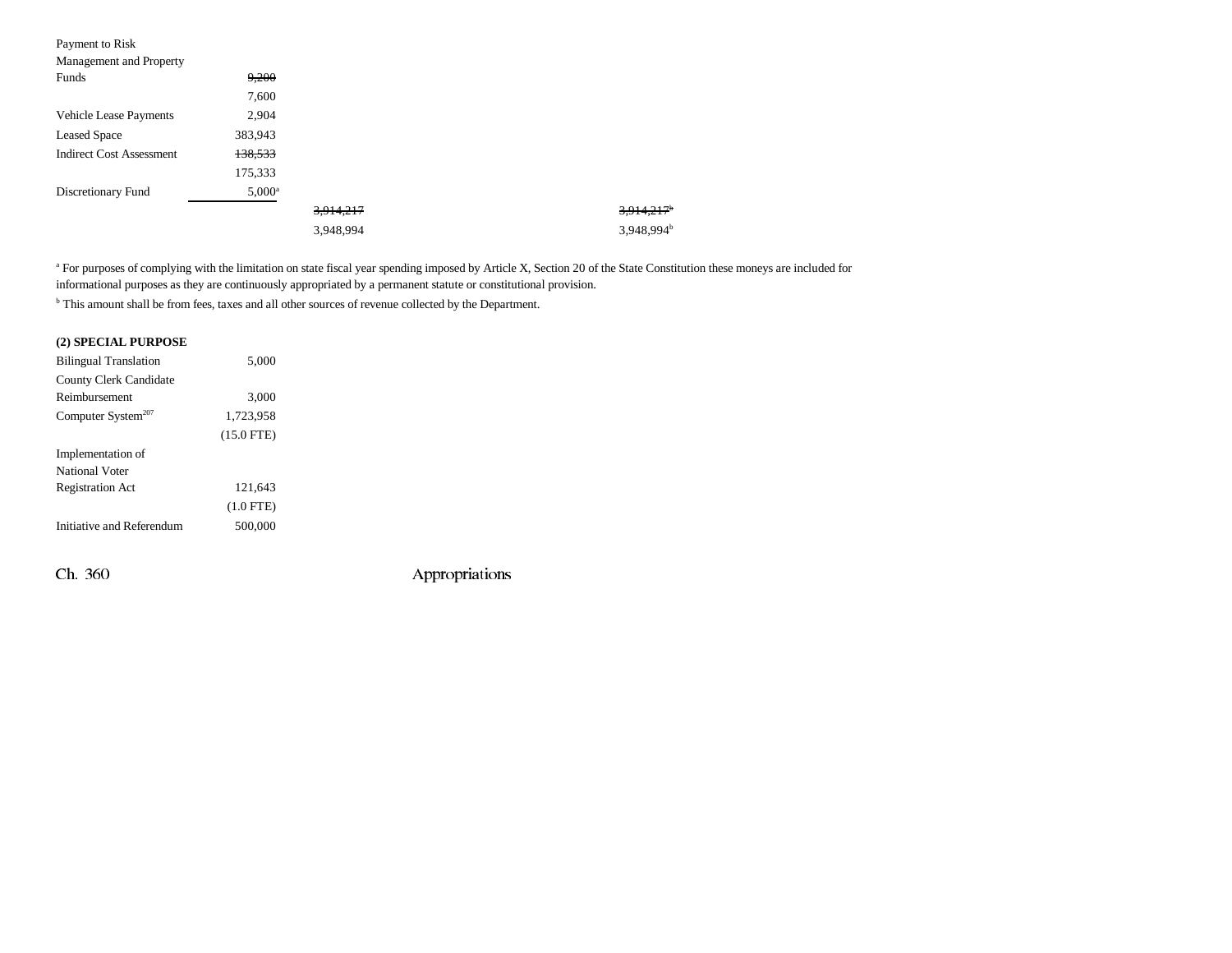### Ch. 360 Appropriations

|                                                                                                                  |                             |              |                               | <b>APPROPRIATION FROM</b>                      |                             |                                       |                                |
|------------------------------------------------------------------------------------------------------------------|-----------------------------|--------------|-------------------------------|------------------------------------------------|-----------------------------|---------------------------------------|--------------------------------|
|                                                                                                                  | ITEM &<br><b>SUBTOTAL</b>   | <b>TOTAL</b> | <b>GENERAL</b><br><b>FUND</b> | <b>GENERAL</b><br><b>FUND</b><br><b>EXEMPT</b> | <b>CASH</b><br><b>FUNDS</b> | CASH<br><b>FUNDS</b><br><b>EXEMPT</b> | <b>FEDERAL</b><br><b>FUNDS</b> |
|                                                                                                                  | \$                          | \$           | \$                            | \$                                             | \$                          | P                                     | \$                             |
| Central Lien Indexing                                                                                            | 3,364,196<br>$(2.0$ FTE $)$ | 5,717,797    |                               |                                                | 5,717,797 <sup>a</sup>      |                                       |                                |
| <sup>a</sup> This amount shall be from fees, taxes and all other sources of revenue collected by the Department. |                             |              |                               |                                                |                             |                                       |                                |

#### **TOTALS PART XX**

| $(STATE)^{4,5}$ | <del>\$9,632,014</del> | \$9,632,014 |
|-----------------|------------------------|-------------|
|                 | \$9,666,791            | \$9,666,791 |

**FOOTNOTES** -- The following statements are referenced to the numbered footnotes throughout section 2.

4 (Governor lined through this provision. See L. 98, p. 2193.)

5 All Departments, Totals -- The General Assembly requests that copies of all reports requested in other footnotes contained in this act be delivered to the Joint Budget Committee and the majority and minority leadership in each house of the General Assembly. Each principal department of the state shall produce its rules and regulations in an electronic format that is suitable for public access through electronic means. Such rules and regulations in such format shall be submitted to the Office of Legislative Legal Services for publishing on the Internet. It is the intent of the General Assembly that this be done within existing resources.